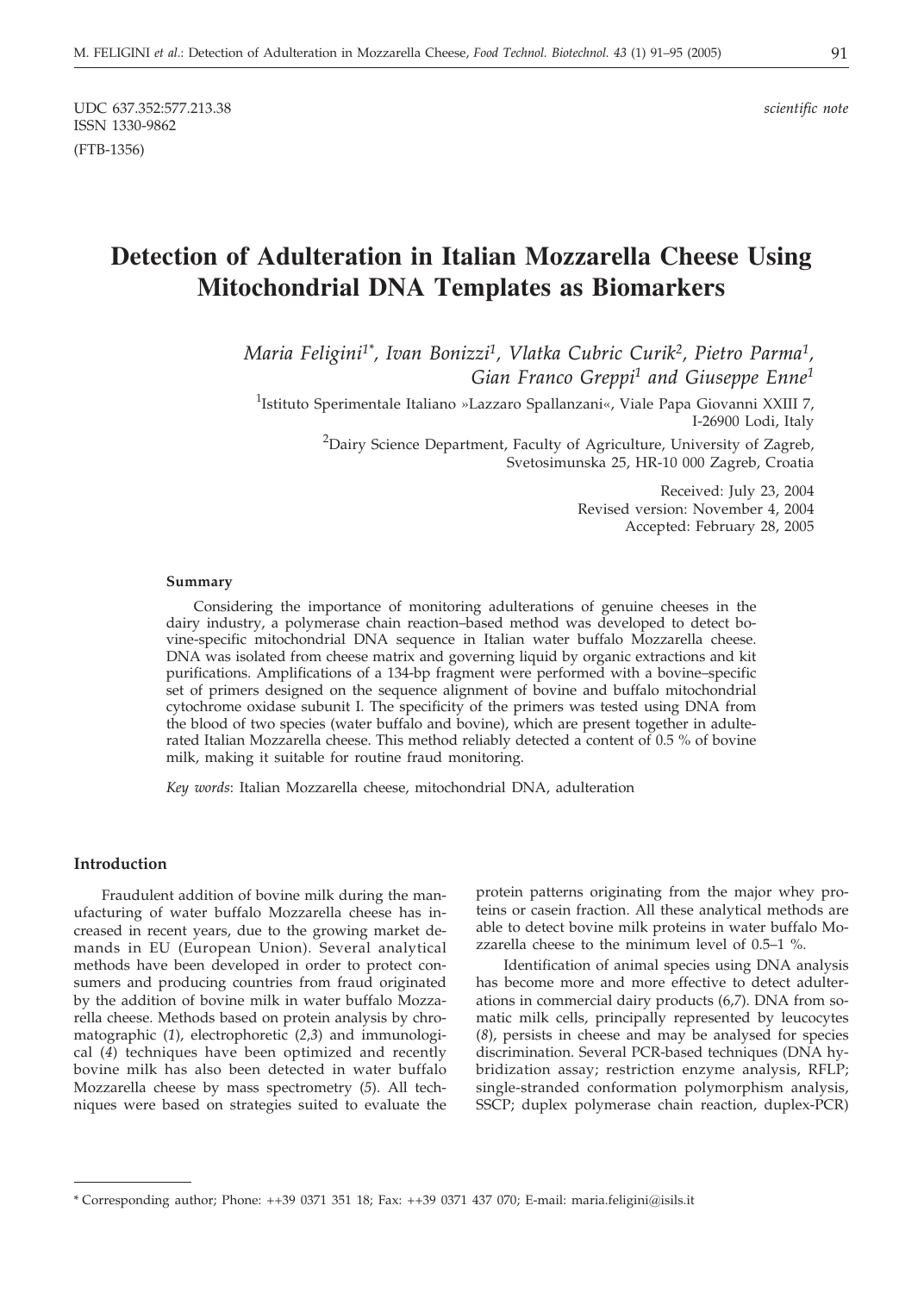were performed to amplify nuclear genome obtained from milk and ripened cheese (*9*–*11*). An adapted DNA extraction procedure and an estimation of the DNA quality, carried out by amplifying a large 3622-bp  $\beta$ -casein sequence (*10*), confirmed that DNA is not completely degraded after cheese manufacturing processes.

Specific polymerase chain reaction (PCR) amplifying a fragment of the cytochrome b gene has been developed for discrimination of species in food ingredients. DNA targets in the mitochondrial genome (*12*) have several advantages over nuclear ones; they are generally more abundant in any given sample than single-copy nuclear genes and contain a greater number of point mutations which can be used for better definition of species differences. By using appropriate primer pairs, mitochondrial sequences were amplified in many species (*13–18*) and the resulting differences were used for species authentication.

Procedures based on mitochondrial cytochrome b gene amplification were also described in order to discriminate bovine milk in buffalo cheese. DNA was recovered from cheese and analyzed by RFLP-PCR (*19*) and duplex PCR (*20*). These methods currently represent valid complements to protein electrophoretic and immunochemical analyses.

On the basis of various studies demonstrating that DNA is not completely degraded after thermal and enzymatic processes involved in Mozzarella cheese production, we propose a new strategy for the detection of low amounts of bovine milk in water buffalo Mozzarella cheese by means of polymerase chain reaction. Our method is based on the amplification of a 134-bp stretch of mitochondrial cytochrome oxidase subunit I gene isolated from cheese matrix and, for the first time, from governing liquid of Mozzarella cheese.

#### **Materials and Methods**

# *Samples*

Three experimental lots of Mozzarella cheese were manufactured mixing water buffalo and bovine milk in ratios of 70:30, 80:20, 90:10, 95:5, 99:1 and 99.5:0.5. The cheese and governing liquid samples were preserved at 4–6 °C. Six hours, one week and two weeks after the cheese-making, each lot was frozen at  $-20$  °C to interrupt enzymatic processes. The lots of Mozzarella cheese were made in dairy by traditional manufacturing.

Ten Protected Designation of Origin (PDO) water buffalo Mozzarella cheeses made by several producers in Campania region were purchased in Italian supermarkets and were subjected to two different DNA extraction techniques.

# *DNA extraction from governing liquid*

DNA was isolated from the mixes (six hours, one week and two weeks after the cheese-making), commercial samples, bovine and water buffalo blood by a phenol/chloroform method, followed by ethanol precipitation. Aliquots (40 mL) of governing liquid were centrifuged for 30 min at 3000 rpm and  $\tilde{4}$  °C, and the pellets were resuspended in 1 mL of lysis buffer according to

Sambrook *et al.* (21). A volume of 100 µL of a 10 mg/mL proteinase K solution (Sigma, St. Louis, MO) was added to the suspensions, which were then incubated on a linear shaker at 42 °C overnight. An equal volume of phenol was added to 1 mL of the digested suspensions, then mixed for 3 min and centrifuged for 30 min at 14 000 rpm and 4 °C. Supernatant was transferred in a new tube and solvent extraction was repeated twice more using phenol and chloroform in 1:1 volume ratio. DNA was pelleted by adding sodium acetate (3 M, pH=5.2) and ethanol and centrifuging for 30 min at 14 000 rpm and 4 °C. The pellets were finally suspended in 200  $\rm \mu L$ of double distilled water. DNA quality was controlled by agarose gel electrophoresis and spectrophotometric measurement.

#### *DNA extraction from cheese matrix*

Samples of mixes (two weeks after cheese-making) were cut into small pieces with sterile disposable cutters and weighed in order to obtain 5-g aliquots. Aliquots were transferred into sterile 12-mL tubes along with 1-mL of lysis buffer  $(21)$  and  $100 \mu$ L of a  $10 \text{ mg/mL}$  proteinase K solution.

DNA from cheese matrix was obtained by performing phenol/chlorophorm as described above, followed by Nucleospin Food kit purification (Macherey-Nagel, Düren, Germany) in accordance with manufacturer's instructions.

#### *Primers*

Primers for PCR amplification of bovine mitochondrial DNA were designed in a region of cytochrome oxidase subunit I (COI gene), which was selected by aligning bovine and buffalo mitochondrial sequences (GenBank accession No. AY488491).

Forward and reverse primers span the positions 134–153 and 246–267, respectively. The following primers were used: BT3 forward, 5'-GAACTCTGCTCGGA-GACGAC-3'; BT4 reverse 5'-AGCACCAATTATTAGG-GGAAC-3'.

# *PCR amplification and analysis of results*

PCR amplification was performed in a 50  $\mu$ L reaction volume containing 50 ng DNA, 200 µM dNTPs, 10 mM Tris-HCl, pH=8.3, 50 mM KCl, 1.5 mM MgCl<sub>2</sub>, 100 nM primers, 1.5 U DNA polymerase (AmpliTaq Gold, Perkin Elmer). The PCR reaction was carried out in a GeneAmp 9600 thermal cycler (Perkin Elmer), using the following conditions: an initial denaturation step at 95 °C for 10 min followed by 35 cycles of 95 °C for 30 s, 56 °C for 30 s and 72 °C for 30 s; final extension step was performed at 72 °C for 10 min. Amplicons were stored at 15 °C before electrophoresis. Positive (DNA from bovine blood) and negative (DNA from water buffalo blood) control samples were run in each amplification.

# **Results and Discussion**

The extraction method used to isolate DNA from Mozzarella cheese matrix and governing liquid showed good DNA yield and quality. Extracted DNA was used as a template to amplify the bovine cytochrome oxidase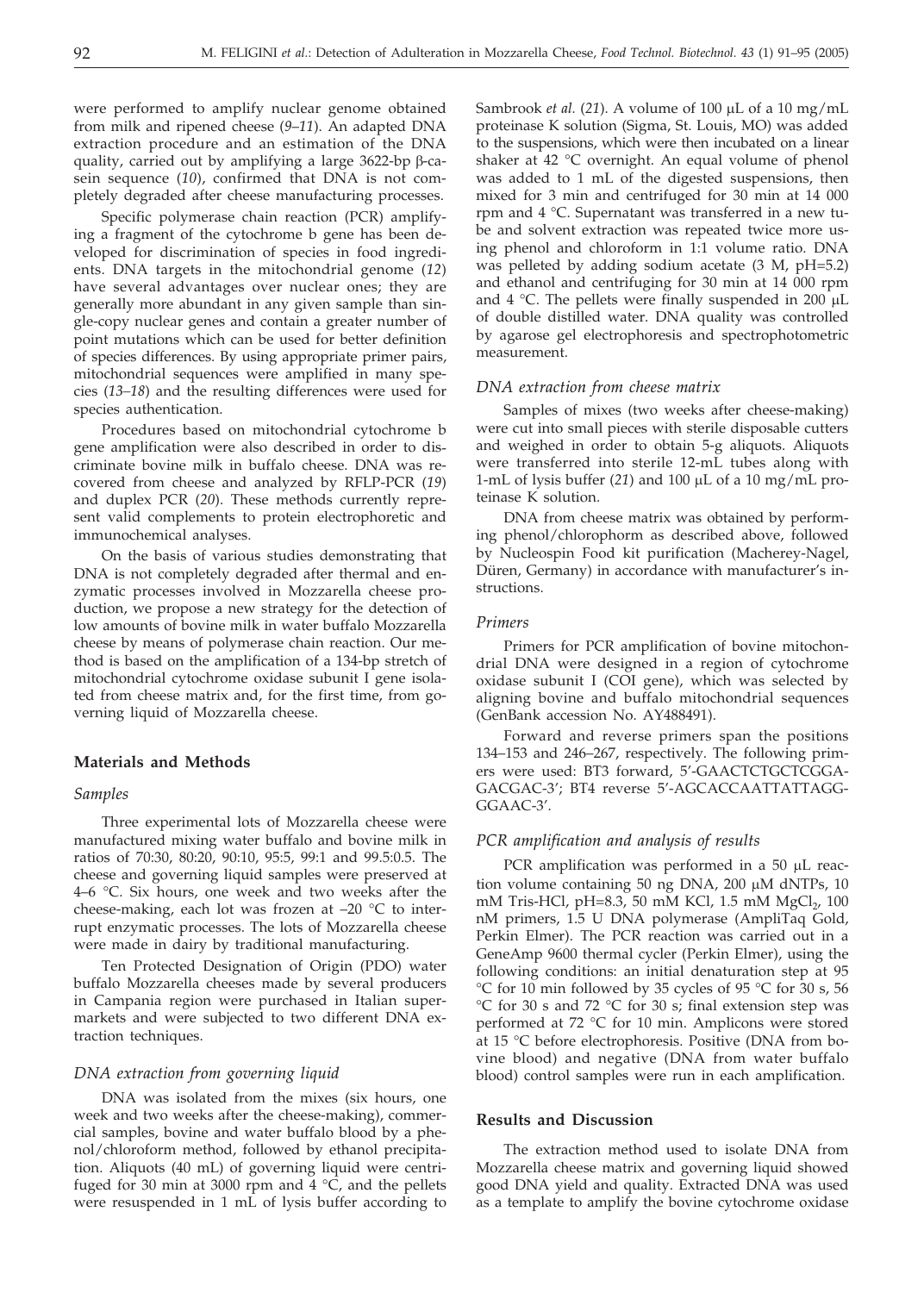| Bos t. Cox1 | 121 ttaggccaacccggaactctgctcggagacgaccaaatctacaacgtagttgtaaccgca 180                                           |
|-------------|----------------------------------------------------------------------------------------------------------------|
|             | Water b. Cox1 121 ttgggtcaacccggaaccctgctcggagatgaccaaatctacaacgtagttgtaactgca 180                             |
| Bos t. Cox1 | 181 cacqcatttgtaataatcttcttcatagtaataccaatcataattggaggattcggtaac 240<br>,,,,,,,,,,,,,,,,,,,,,,,,,,,,,,,,,,,,,, |
|             | Water b. Cox1 181 cacgcatttgtaataatcttctttatagtaatgccaattataattggagggttcggtaat 240                             |
| Bos t. Cox1 | 11111111111 11 11111<br>,,,,,,,,,,,,,                                                                          |
|             |                                                                                                                |
|             |                                                                                                                |

**Fig. 1.** Sequence comparison between the bovine mitochondrial DNA amplified region (134 bp) and the water buffalo orthologous one (GenBank Accession No. AY488491). Primers' sequences are highlighted

subunit I specific fragment. Species discrimination was based on a new 134 bp amplification fragment (*22*).

Primers' functionality and specificity were tested with samples of DNA isolated from water buffalo and bovine blood (Fig. 1). In addition, a nucleotide-nucleotide BLAST similarity search (http://www.ncbi.nlm.nih.gov/ BLAST) was conducted with the bovine-specific primer sequences to check the absence of unintended matches with buffalo's genome.

A calibration curve was built using cheese matrix samples containing known amounts of bovine milk, ranging from 0.5 up to 30 %. The fluorescence intensity of PCR products is shown in Fig. 2; a direct relation between bovine milk proportion and band intensity was observed, according to the data by Maudet and Taberlet (*15*). Image analysis was performed using an image capture device and dedicated software (Bio-Rad Quantity One®) in order to confirm the linear trend (data not shown).

After these initial assays, the test was applied to the corresponding samples of Mozzarella's governing liquid. Fig. 3 shows the results obtained from the amplification of the DNA extracted from the governing liquids of the mixes six hours after the cheese-making (Fig. 3a),





**Fig. 2.** Separation of PCR products after the amplification of a partial sequence of mtDNA control region (134-bp) extracted from cheese matrix. Amplicons were separated in a 3 % agarose gel containing ethidium bromide. Lane M, 100 bp DNA Ladder (BioLABs, New England); lanes 1 to 6 correspond to the mixtures of water buffalo Mozzarella cheeses containing 0.5, 1, 5, 10, 20 and 30 % of bovine milk, respectively; lane 7, positive control; lane 8, negative control; lane 9, PCR master mix; lane 10, double distilled water





M 1 2 3 4 5 6 7 8 9 10 C

**Fig. 3.** Polymerase chain reaction of mtDNA from the governing liquids of the mixes analysed six hours (**A**), one week (**B**) and two weeks (**C**) after cheese-making. Lane M, 100 bp DNA Ladder (BioLABs, New England); lanes 1 to 6 correspond to the governing liquids of water buffalo Mozzarella cheese mixtures containing 0.5 to 30 % of bovine milk respectively; lane 7, positive control; lane 8, negative control; lane 9, PCR master mix; lane 10, double distilled water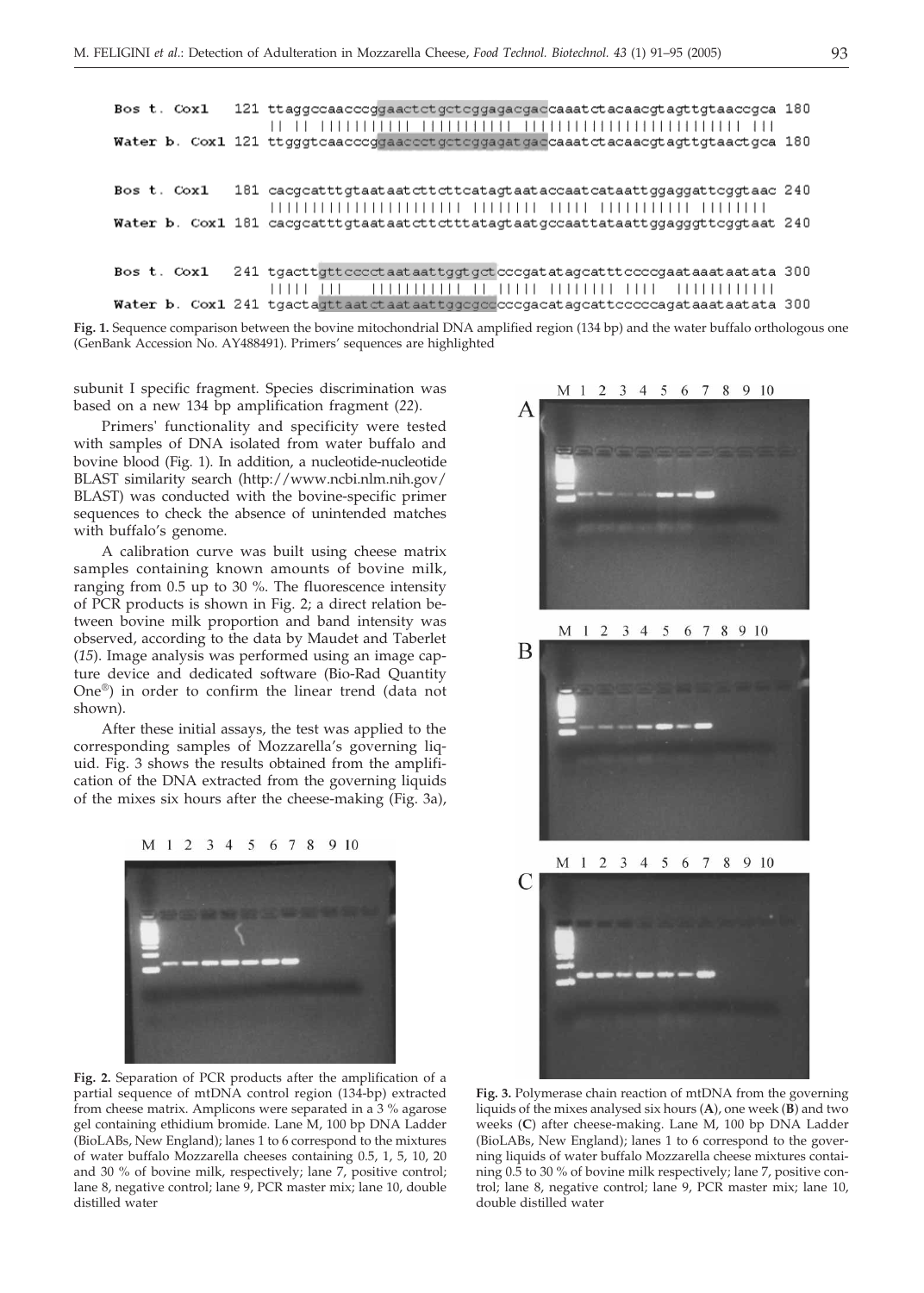one week after the cheese-making (Fig. 3b) and two weeks after the cheese-making (Fig. 3c), respectively.

The presence of DNA in governing liquid arises from the cheese matrix's slow flaking that occurs during the whole preservation period. This process seems to take place in a different fashion for each sample, affecting DNA quantity in each governing liquid at all times. Therefore, although the bovine/buffalo ratio is well known for cheese matrix, a direct quantitative relationship between bovine milk percentage and band intensity could not be observed in the governing liquid. This notwithstanding, a clear amplification at the chosen detection limit of 0.5 % was achieved in all three lots examined.

Even if at present bovine milk in water buffalo Mozzarella is tolerated up to 1 % (*23*), due to involuntary cross-contaminations during cheese-making that occur more frequently than deliberate adulteration of the cheese, we chose the detection limit of 0.5 % in order to demonstrate the reliability of the method.

Despite the lack of an evident relation between bovine milk content and band intensity, the latter clearly increases through time (*i.e.* from six hours to two weeks after the cheese-making) for all samples, confirming the link between cheese flaking and DNA quantity in the governing liquid.

DNA from ten commercial PDO water buffalo Mozzarella samples' governing liquids was extracted. Bovine DNA was detected in one sample; the presence of bovine DNA in the positive sample was confirmed by a second extraction from the governing liquid and duplicate amplification; further confirmation was achieved by amplifying DNA extracted from the cheese matrix.

# **Conclusions**

The need to protect both producers and consumers from this fraud prompted the development of several chromatographic (*1*), electrophoretic (*2,3*), immunological (*4*) and mass spectrometry (*5*) analytical techniques, most of which rely on the protein analysis to discriminate the two species. To date, methods based on the isoelectrofocusing of  $\gamma$ -caseins after plasminolysis (2) and on HPLC (*1*), which are the official methods in EU and in Italy respectively (*23,24*), have a minimum detection limit of 1 % of bovine milk.

Modern molecular techniques based on DNA analysis have found good applicability in detecting adulteration, and they represent valid complements to the methods relying on protein analysis for the identification of animal species. DNA-based techniques have become effective and reliable also for commercial dairy products (*6,7*).

The PCR assay described here is suitable for routine testing of commercial water buffalo Mozzarella cheese, it is fast, easy and applicable for the detection of DNA from bovine milk, frequently used in adulteration, up to the limit of 0.5 %. This limit was chosen considering the current European law (*23*) tolerating 1 % contamination level. As it is appropriate for testing the cheese matrix, it is also suitable for bovine DNA detection in governing liquid.

## *Acknowledgments*

Authors acknowledge the Caresana dairy for the production of experimental Mozzarellas.

# **References**

- *1.* L. Pellegrino, I. De Noni, A. Tirelli, P. Resmini, Detection of cow milk in non-bovine cheese by HPLC of whey proteins, *Sci. Tecn. Latt. Cas*. *42* (1991) 87.
- *2.* F. Addeo, L. Moio, L. Chianese, G. Nota, Evaluation of bovine and water buffalo milk in mixtures of liquid milk and mozzarella cheese by gel isoelectric focusing, *Ital. J. Food Sci. 1* (1989) 71–80.
- *3.* G.P. Cartoni, F. Coccioli, R. Jasionowska, M. Masci, Determination of cow milk in buffalo milk and mozzarella cheese by capillary electrophoresis of the whey protein fractions, *Ital. J. Food Sci. 2* (1998) 127–131.
- *4.* F. Addeo, M.A. Nicolai, L. Chianese, L. Moio, S. Spagna Musso, A. Bocca, L. Del Giovine, A control method to detect bovine milk in ewe and water buffalo cheese using immunoblotting, *Milchwissenschaft, 50* (1995) 83–85.
- *5.* R. Cozzolino, S. Passalacqua, S. Salemi, G. Garozzo, Identification of adulteration in water buffalo mozzarella and in ewe cheese by using whey proteins as biomarkers and matrix-assisted laser desorption/ionization mass spectrometry, *J. Mass Spectrom. 37* (2002) 985–991.
- *6.* E. Lipkin, A. Shalom, H. Khatib, M. Soller, A. Friedmann, Milk as a source of deoxyribonucleic acid and as a substrate for the polymerase chain reaction, *J. Dairy Sci. 76* (1993) 2025–2032.
- *7.* S. Lindquist, L. Hansson, O. Hernell, B. Lonnerdal, J. Normark, M. Stromquist, S. Bergstrom, Isolation of mRNA and genomic DNA from epithelial cells in human milk and amplification by PCR, *Biotechniques, 17* (1994) 692–696.
- *8.* S.P. Targowski, Role of immune factors in protection of mammary gland, *J. Dairy Sci. 66* (1983) 1781–1789.
- *9.* K. Chikuni, K. Oztusumi, T. Koishikawa, S. Kato, Species identification of cooked meats by DNA hybridization assay, *Meat Sci. 27* (1990) 119–128.
- *10.* A. Plath, I. Krause, R. Einspanier, Species identification in dairy products by three different DNA-based techniques, *Z. Lebensm. Unters. For. 205* (1997) 437–441.
- *11.* S. Rea, K. Chikuni, R. Branciari, R.S. Sangamaya, D. Ranucci, P. Avellini, Use of duplex polymerase chain reaction (duplex-PCR) technique to identify bovine and water buffalo milk used in making mozzarella cheese, *J. Dairy Res. 68* (2001) 689–698.
- *12.* K. Chikuni, T. Tabata, M. Saito, M. Momma, Sequencing of mithochondrial cytochrome b genes for the identification of meat species*, Anim. Sci. Technol. (Japan), 65* (1994) 571–579.
- *13.* M. Tartaglia, E. Saulle, S. Pestalozza, L. Morelli, G. Antonucci, P.A. Battaglia, Detection of bovine mitochondrial DNA in ruminant feeds: A molecular approach to test for the presence of bovine-derived materials, *J. Food Prot. 61* (1998) 513–518.
- *14.* J. Bania, M. Ugorski, A. Polanowski, E. Adamczyk, Application of polymerase chain reaction for detection of goats' milk adulteration by milk of cow, *J. Dairy Res. 68* (2001) 333–336.
- *15.* C. Maudet, P. Taberlet, Detection of cows' milk in goats' cheeses inferred from mitochondrial DNA polymorphism, *J. Dairy Res. 68* (2001) 229–235*.*
- *16.* H. Lieve, Determination of the animal origin of raw food by species-specific PCR*, J. Dairy Res. 68* (2001) 429–436.